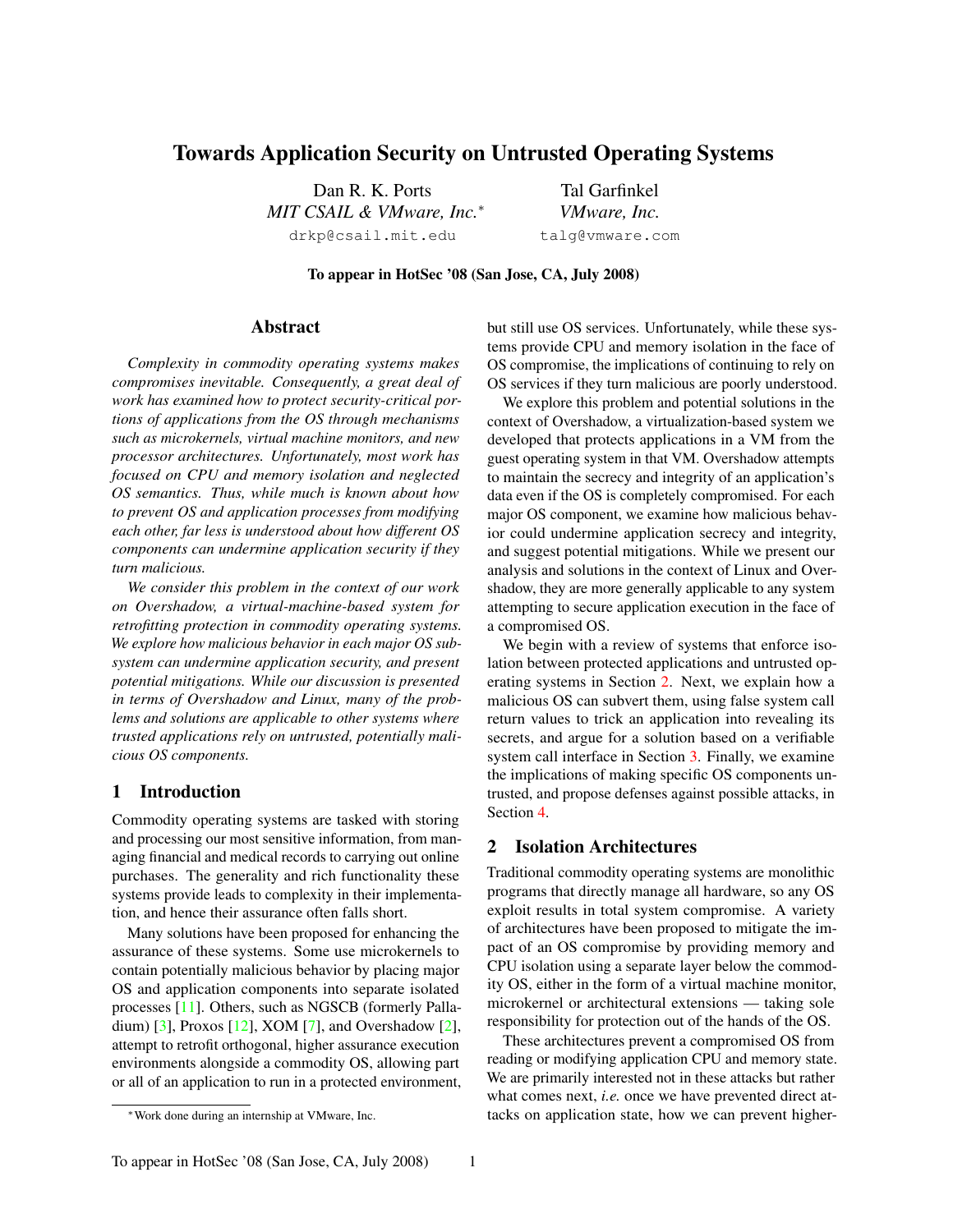level attacks based on modifying the semantics of system calls. However, CPU and memory isolation is a prerequisite for our work, so we begin with a survey of these isolation architectures.

Microkernel-based architectures, such as those based on L4 [[5](#page-6-5)], divide both the application and OS into multiple components, placing each in its own process. In Proxos, a virtual-machine-based system, trusted components including the protected applications and a trusted "private OS" are placed in a single VM, that runs alongside another VM running a commodity OS [[12](#page-6-2)]. A proxy forwards the application's system calls to either the private OS or commodity OS, depending on an applicationspecific security policy. NGSCB takes a similar, but less backwards-compatible approach, by requiring the application to be refactored into a trusted part which runs in its own secure compartment and an untrusted part which runs on the commodity OS [[3](#page-6-1)]. XOM is a processor architecture that isolates protected applications from each other and the operating system using a combination of register-level tagging and cryptographic techniques [\[7\]](#page-6-3).

While seemingly different, all these architectures provide the same basic property: some or all of the application is run in a separate protection domain from the OS. This protects the secrecy and integrity of resources like registers and memory, and ensures control flow integrity, *i.e.* control flow cannot be altered except via well-defined protocols such as signal delivery and system calls.

<span id="page-1-2"></span>Overshadow. Overshadow [[2](#page-6-4)] is a system we developed for protecting applications running inside a VM from the operating system in that VM. Overshadow works by leveraging the virtual machine monitor's control over memory mappings to present different views of memory pages depending on the execution context. When an application accesses its own memory, access proceeds as normal; if the OS or another application accesses it, the VMM transparently encrypts the memory page and saves a secure hash for integrity verification. This allows all resource management functionality to remain in the hands of the OS, without compromising secrecy and integrity: for example, the OS can swap memory pages to disk and restore them, but cannot read or modify their contents.

To adapt applications to this new execution environment, without requiring any modifications to the application or OS, we add a *shim* to each application at load time. The shim is user-level code (akin to a shared library), but communicates directly with the VMM via a *hypercall* interface. The shim and VMM together provide secure control transfer by saving execution state in protected memory when an application is interrupted, and restoring it when the application resumes execution. The VMM also redirects system calls to the shim, which adapts their semantics as necessary for compatibility; for example,



<span id="page-1-1"></span>Figure 1: Overshadow architecture. Trusted components are indicated with a shaded background. In addition to the standard virtualization barrier that isolates entire VMs from each other and the monitor, Overshadow adds a second virtualization barrier that isolates protected applications from other components inside the same VM.

data being passed to the OS is automatically copied to unprotected memory so that the OS can access it. In the extensions to Overshadow we propose in Section [4,](#page-2-0) we make use of this system call interposition to help implement system calls securely.

Figure [1](#page-1-1) shows the components required to protect an application with Overshadow. In addition to the application itself, the shim, VMM, and hardware are trusted. The OS kernel and all other applications, including privileged daemons and other system services, are untrusted.

Overshadow uses a simple protection model based on whole-application protection. Each application runs in its own secure compartment identified by a unique *security ID* (SID). Each process or thread thus has an associated SID. Every resource, such as a memory region or file, has an owner SID. Access to a resource is permitted only if its SID is the same as that of the currently-executing thread. Though simple, this model is sufficient for many interesting applications. It would be relatively straightforward to extend this model to support trust relationships between applications and more sophisticated access control for shared resources.

### <span id="page-1-0"></span>3 Implications of a Malicious OS

The protection architectures in the previous section guarantee that applications that do not interact explicitly with the OS execute correctly, because the integrity of code and data is protected, and control flow proceeds as nor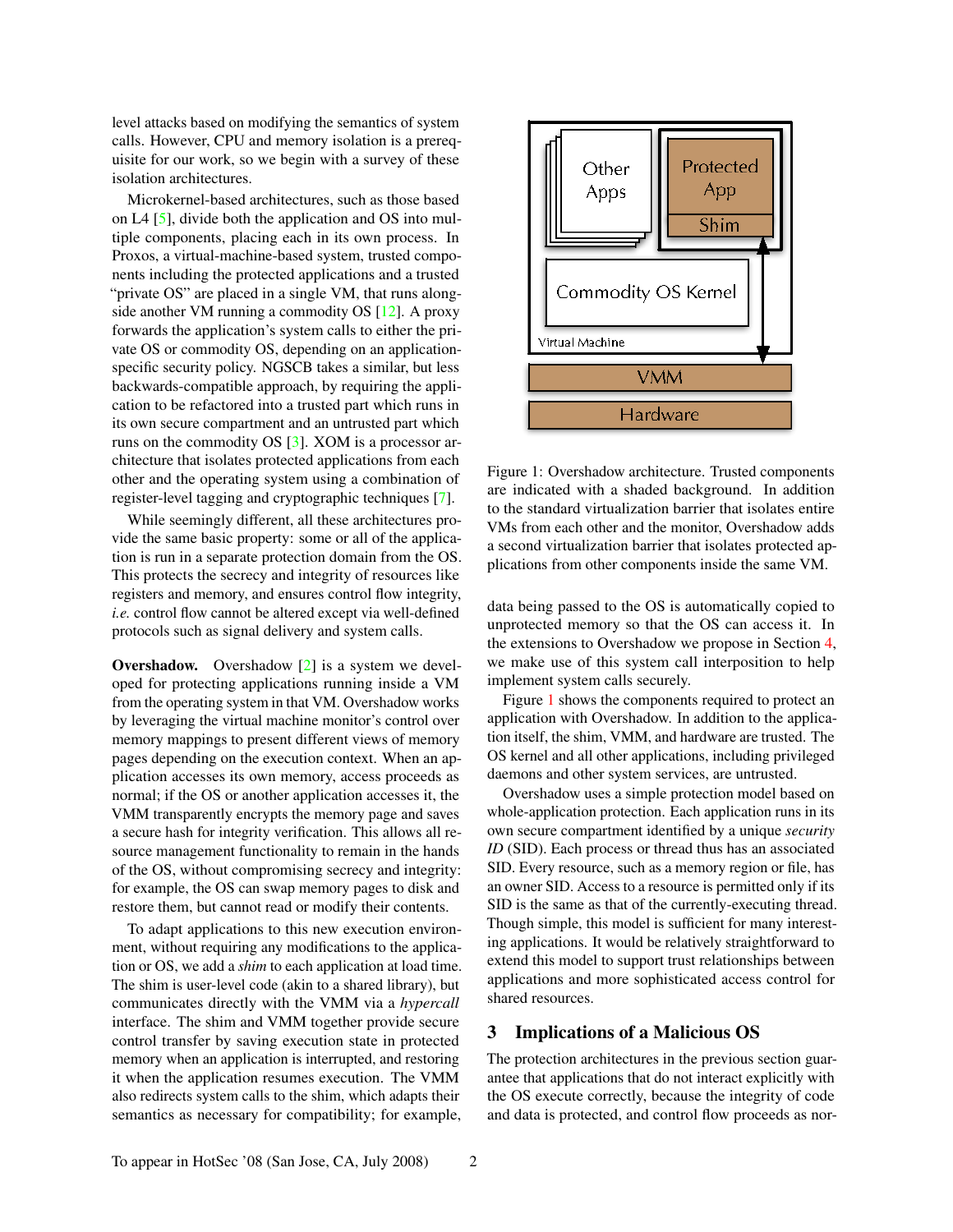mal. Assuming the basic protection architecture is sound, no loss of integrity or data leakage is possible, although availability is not guaranteed because the OS could simply stop scheduling the application.

However, any non-trivial program makes system calls, and this presents an opportunity for a malicious OS to influence the program's data and control flow by manipulating system call results. To take a simple example, if a multithreaded program relies on the OS to implement a mutual-exclusion lock, the OS could grant the lock to two threads at once. Since the OS also handles scheduling, this has the potential to create a race condition even in correctly written code, with arbitrarily bad consequences.

Characterizing the security properties that are possible when the operating system is malicious is challenging. Ultimately, we would like to provide a high-level guarantee like "sensitive data is never exposed to unauthorized parties." However, we would like to operate with unmodified applications, treating them as black boxes, and therefore cannot make such statements about application semantics. Indeed, a buggy application might expose its own sensitive data (*e.g.* via a buffer overflow), even if the OS behaves correctly. Thus, our problem must be one of *ensuring that applications continue to run normally* (or fail-stop) even if the OS behaves maliciously, rather than one of protecting application data.

## 3.1 Approaches to Ensuring Security

For programs to run normally, we must guarantee that the action performed and value returned by each system call conforms to the application's model of how system calls behave. Ideally, this model would be the same as the standard OS contract for system calls (*e.g.* the POSIX specification). However, modeling all behaviors of every system call would be tantamount to reimplementing nearly the entire OS. Moreover, there may be behavior that technically complies with the specification, but still violates application assumptions.

Instead, we propose to develop a new specification consisting only of *safety properties*, *i.e.* a model of normal OS semantics that pertains only to security, not to availability. By weakening the specification to only provide safety properties, it becomes easier to hold the OS to its contract. For example, with the mutex system call described above, we might guarantee only that if a lock is granted, it is held by no other thread, saying nothing about availability or fairness. Providing weaker semantics does mean that it is impossible to guarantee correctness of arbitrary unmodified applications, but we anticipate that the additional requirements will not pose a large burden for developers, and correspond in many cases to good programming practice on a correctly-functioning OS.

There are three fundamental methods for ensuring that system calls are executed correctly:

- We can **disallow** use of the system call in securitycritical code, permitting applications to use it "only at their own risk." Clearly, this is to be avoided from a compatibility perspective. However, certain system calls are so intimately related to the OS implementation that their correctness cannot be guaranteed — for example, those related to kernel modules or scheduling policies.
- We can emulate the system call in trusted code. This option should also be used sparingly, since reimplementing system calls adds to the size of the TCB. Nevertheless, it may be the best option for simpler system calls, such as those related to time.
- We can **verify** the results of the system call after the OS has executed it. This is our preferred approach, since verifying a system call's safety properties can often be substantially simpler than emulating it. This is the approach that Overshadow and XOM already use for protecting memory: they delegate memory management to the OS, but verify hashes at access time to ensure that the correct data is in the correct memory location.

Returning to the mutex system call example, we can verify that only one thread holds the lock at once using a flag stored in a protected shared memory region to indicate whether the lock is held. Each thread updates the flag as it acquires or releases the lock, and verifies that the flag is not already set when it acquires the lock. This is a simple procedure that ensures the key safety property of locking while still delegating the rest of the implementation details (waking up the right process when the lock is available, ensuring fairness, etc.) to the OS.

We propose to implement emulation and verification using Overshadow's existing system call interposition mechanism, which redirects control to the shim, a trusted component, whenever an application makes a system call. However, these techniques can be used independently of Overshadow, by using a different interposition technique, or by modifying the application.

## <span id="page-2-0"></span>4 Attacks and Mitigations

We now turn our attention to specific OS features that applications commonly depend upon. For each feature, we examine how a malicious OS might use it to mount an attack on an application, and whether that functionality can be securely delegated to the OS using a verifiable interface. For concreteness, we use examples based on a Linux OS, but although the details may differ, the components we discuss are common to most operating systems.

## 4.1 File System

One of the most important services provided by the OS is access to persistent storage; it is also particularly critical for security, since both the program code and its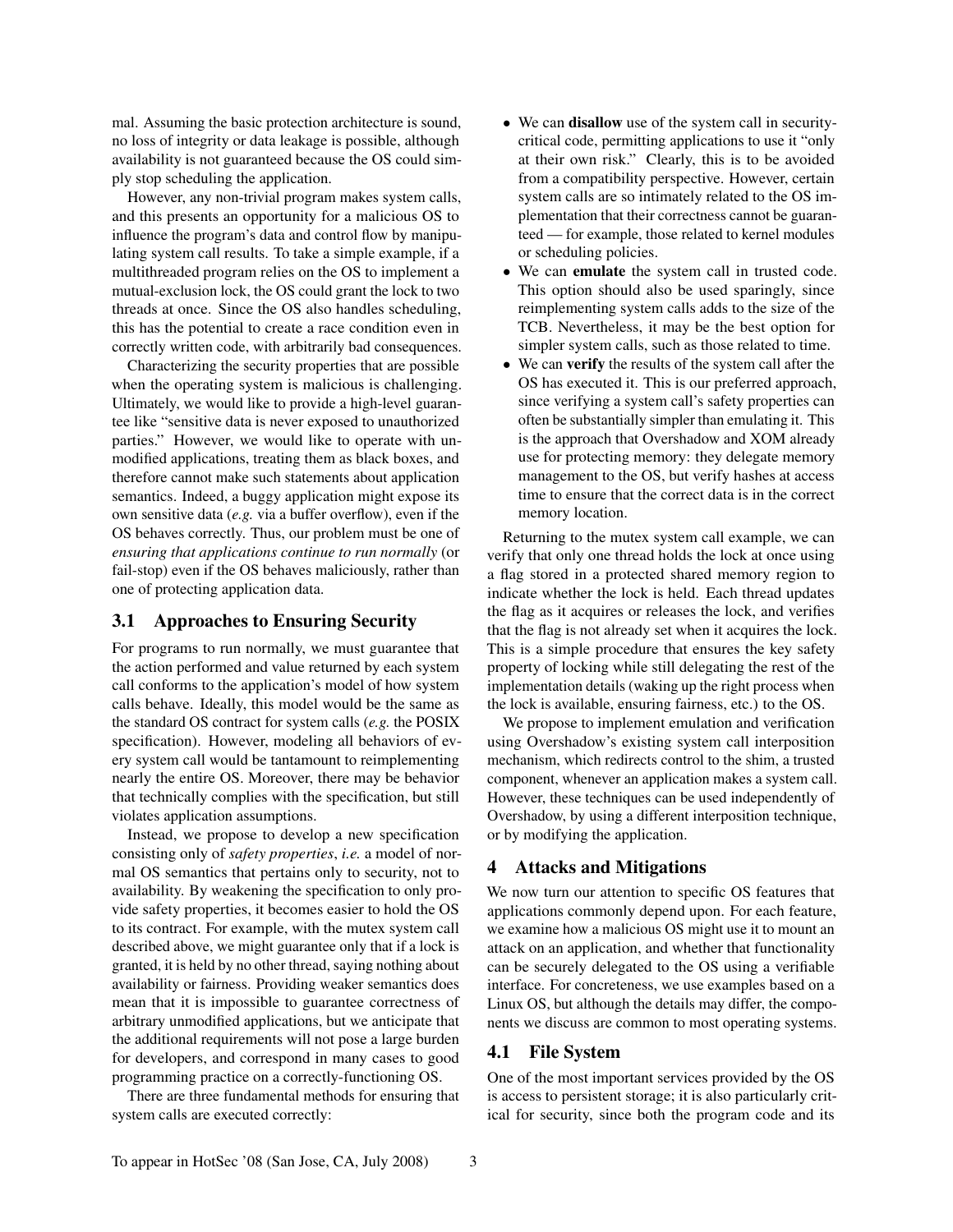(potentially sensitive) data are stored on the file system.

# 4.1.1 File Contents

Potential attacks. Protection is clearly needed for file contents. If files are stored unprotected, a malicious operating system could directly read an application's secret data as soon as it is written to disk. A malicious OS could also tamper with application binaries, replacing an application with code that simply prints out its sensitive data. It might also launch a replay attack, reverting a file to an earlier version, perhaps replacing a patched application with an earlier version that contains a buffer overflow.

Proposed solution. Most protection architectures already provide some protection for file contents, thereby thwarting these attacks. For example, Overshadow's cryptographic secrecy and integrity protection extends to files stored on disk as well as memory. This is accomplished by translating all file I/O system calls into operations on memory-mapped file buffers. Since these buffers consist of memory pages that are shared between the application and the kernel, they are automatically encrypted and hashed when the OS flushes them to disk. Like memory regions, all files are encrypted with the same key, known only to the VMM and stored securely outside the VM; access control is independent of key management.

To defend against tampering, reordering, and replay attacks on file contents, Overshadow maintains *protection metadata* for each file, consisting of a secure hash of each page in the file, in addition to the randomly-chosen block cipher initialization vectors. This protection metadata is protected by a MAC and freshness counter, and stored in the untrusted guest file system.

### <span id="page-3-1"></span>4.1.2 File Metadata

Potential attacks. More subtly, file *metadata* needs to be protected, including file names, sizes, and modification times. Many designs omit this aspect, relying on the OS for services such as pathname resolution. As a result, a malicious OS could perform a pathname lookup incorrectly. Even a system that protects file contents may be subverted if the OS redirects a request for a protected file to a *different* but still valid protected file. For example, with Overshadow's file protection mechanism described above, such an attack could succeed if the OS also redirected the access to the protection metadata file that contains the hashes to verify the file. It can only redirect file lookups to valid, existing protected files, but this still opens many possibilities for attack, such as redirecting a web server's request for index.html to its private key file instead.

<span id="page-3-2"></span>Proposed solution. We propose using a trusted, protected daemon to maintain a secure namespace, mapping a file's pathname to the associated protection metadata. Applications can communicate with this daemon over a protected IPC channel (as described in Section [4.2\)](#page-3-0), requesting directory lookups when files are opened, and updating the namespace when files or directories are created, removed, or renamed. Each file or directory can also have an associated list of SIDs (*i.e.* applications) that are allowed to access it. Maintaining this namespace requires adding code for directory lookups to the TCB, but this can be far smaller than a full file system implementation. This design was proposed in Overshadow [[2](#page-6-4)], and also used in VPFS [[14](#page-6-6)], a similar file system architecture for L4 that uses a small trusted server and an untrusted commodity file system to reduce TCB size.

Alternatively, as noted in  $[14]$  $[14]$  $[14]$ , storing a hash of a file's pathname in its header provides a much simpler way to verify that pathnames are looked up correctly, but does not allow directory contents to be enumerated.

Similar ideas are used by other systems that build secure storage on an untrusted medium. VPFS also uses a trusted server to store file system metadata, although it uses different techniques to secure file contents [[14](#page-6-6)]. SUNDR [[6](#page-6-7)] and Sirius [[4](#page-6-8)] are distributed file systems that use client-side cryptography to avoid trusting the file server; because they have no trusted storage, they cannot guarantee freshness, and are therefore subject to *fork attacks*, where the file server presents different versions to different clients. Like TDB [[8](#page-6-9)], we have available a small amount of trusted storage (in our case, in the VMM) that can be used to guarantee freshness.

#### <span id="page-3-0"></span>4.2 Inter-Process Communication

A trusted inter-process communication mechanism is a key component of a secure system. In addition to protecting application communications, it is a useful building block for constructing other secure components; for example, it is necessary for communicating with the file system namespace daemon.

Potential attacks. IPC channels provided by the OS are insecure, and thus face all of the standard problems inherent in communication over an untrusted channel. A malicious OS might spy on IPC messages between protected processes, or might tamper with, drop, delay, reorder, or spoof messages.

Many attacks are possible as a result. For example, a secure application might consist of a database of sensitive information such as credit card numbers that is accessible only through a restricted web interface. A malicious OS could observe the credit card numbers as they are transmitted over the web server's IPC connection to the database server, or it could tamper with the database by sending spoofed requests over the IPC connection.

More subtle attacks are also possible, much like the attacks on file metadata. Rather than directly inspect the contents a protected application's IPC channel, the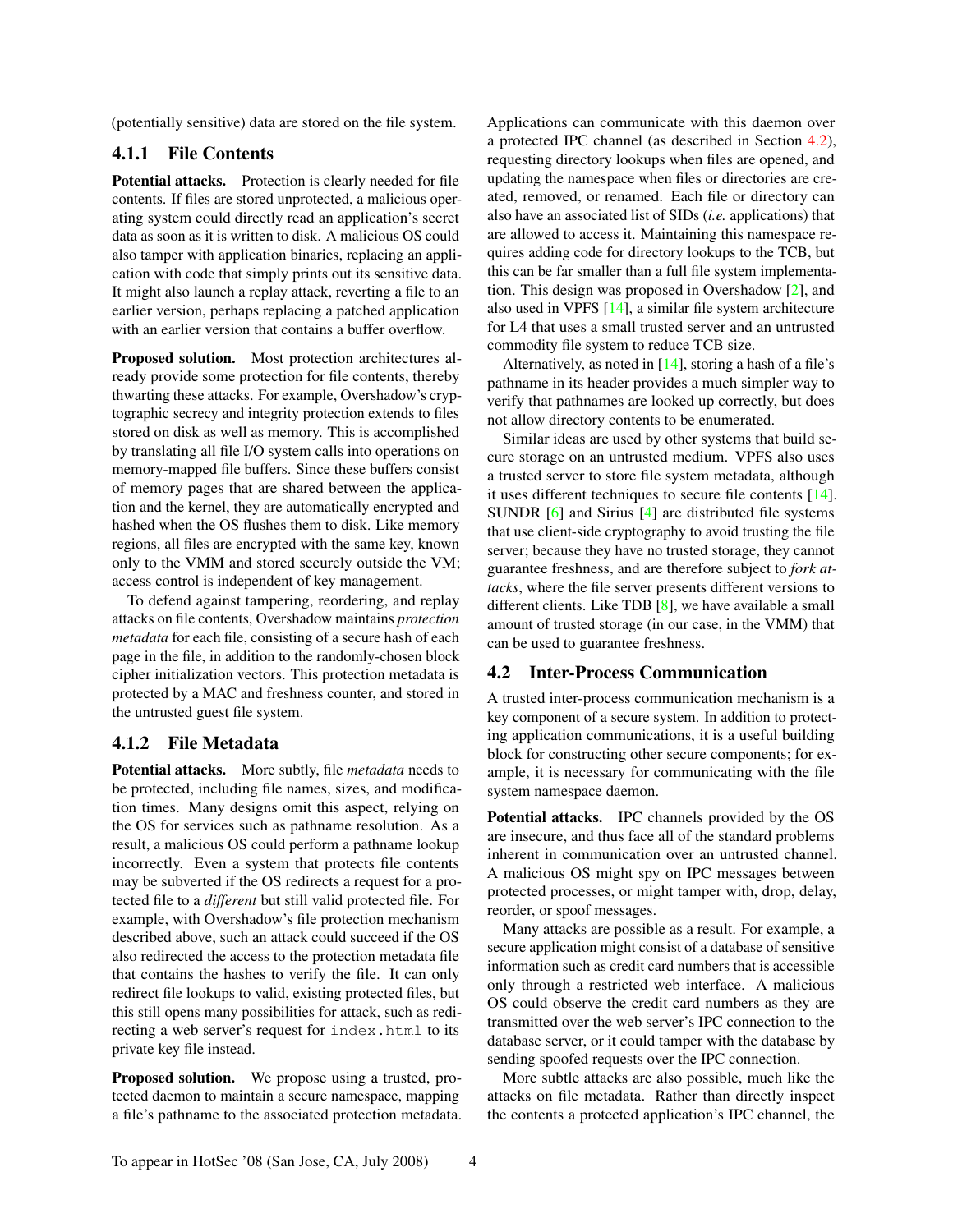OS might redirect the connection to point to a different process which would then expose the data, such as /bin/cat. The OS could also simply refuse to deliver any messages between two processes.

Proposed solution. One way to provide secure IPC is to implement it entirely in the trusted layer, by setting up a message queue in the VMM. Processes could then enqueue messages or check for pending messages via secure hypercall. A problem with this approach is that it is impractical for applications to poll for messages, since this either requires waking up each process regularly, or tolerating a high message latency. However, we can use the guest operating system to provide asynchronous notifications: after sending a message through the VMM, the sender also sends the receiving process a signal through the guest OS. Because the guest OS does not handle message data, it cannot impact confidentiality, integrity, or ordering; the OS is relied upon only for availability.

However, although this approach is suitable for small, infrequent messages, it is not ideal for large data transfers, both because of the need to copy data into and out of the VMM, and to keep VMM complexity to a minimum. Instead, we can use shared memory regions for most of the communication, using VMM-assisted communication only for bootstrapping the secure channel. Specifically, a protected process wishing to communicate with another process in the same compartment would create a shared memory region (*e.g.* using mmap), and populate it with a pair of message queues. Using Overshadow's protection mechanism for memory-mapped file contents, the OS cannot read or modify the contents of the shared memory region. However, the OS manages the namespace of these shared memory regions, so it might still attempt to map in a different region, such as the one corresponding to a different IPC channel. To defend against this, the sender can place a random nonce in the memory region, and communicate it securely to the recipient through the VMM. As before, the untrusted OS's signals can be used as asynchronous notifications.

Implementing IPC in this way guarantees secrecy, integrity, and ordering, but there cannot be any guarantees that messages are received in a timely manner (or at all) when the operating system could delay or terminate one of the processes involved. We could have added acknowledgements to our message-passing protocol, blocking the sender until the receiver acknowledges the message, but chose not to because the OS could still stop the receiving process after it acknowledges the message but before acting on it. Instead, we require that applications not assume messages have been received unless they implement their own acknowledgement protocol. This is sound practice even with a correctly functioning OS, as the receiving process might be slow or have crashed.

### 4.3 Process Management

The OS is responsible for the management of processes, including starting new processes and terminating existing processes. In addition, it manages process identities, which applications rely on for directing signals and IPC messages. This opens several avenues of attack.

Potential attacks. Although the OS cannot interfere with program execution contexts and control flow during normal operation, it might be able to do so when a new process is started. For example, when a process forks, it might initialize the child's memory with malicious code instead of the parent's, or set the starting instruction pointer to a different location. Signal delivery also presents an opportunity for a malicious OS to interfere with program control flow, since the standard implementation involves the OS redirecting a program's execution to a signal handler.

A malicious OS might try to redirect signals, process return values, or other information to the wrong process. It might attempt to change a process's ID while it is running, or send the wrong child process ID to a parent.

Proposed solution. Solutions for securing control flow for newly-created processes are relatively wellunderstood. Overshadow interposes on clone and fork system calls to set up the new thread's initial state. This includes cloning the memory integrity hashes and thread context (including the instruction pointer), thereby ensuring that the new thread can only be started in the same state as its parent.

To ensure that signals are delivered to the correct entry point, Overshadow also maintains its own protected table of the application's signal handlers. It registers only a single signal handler with the kernel, which immediately makes a hypercall to the VMM. The VMM then securely transfers control to the appropriate signal handler.

We can address the problems related to the OS managing process identity by using an independent process identity in conjunction with the secure IPC mechanism of Section [4.2.](#page-3-0) Whenever a new process is created, it is assigned a secure process ID (SPID) to identify it for secure IPC purposes; this is an identifier that is conceptually independent of the OS's process ID, although with a correctly functioning OS there will be a one-to-one relationship. When a process is forked, its SPID is communicated to the parent, along with the OS's process ID, via a secure IPC message. When one process wants to send another a signal, it sends a secure IPC message identifying itself and the signal. Similarly, when a process exits, it sends its return value securely to its parent.

## 4.4 Time and Randomness

<span id="page-4-0"></span>Potential attacks. The operating system maintains the system clock, which means that security-critical applica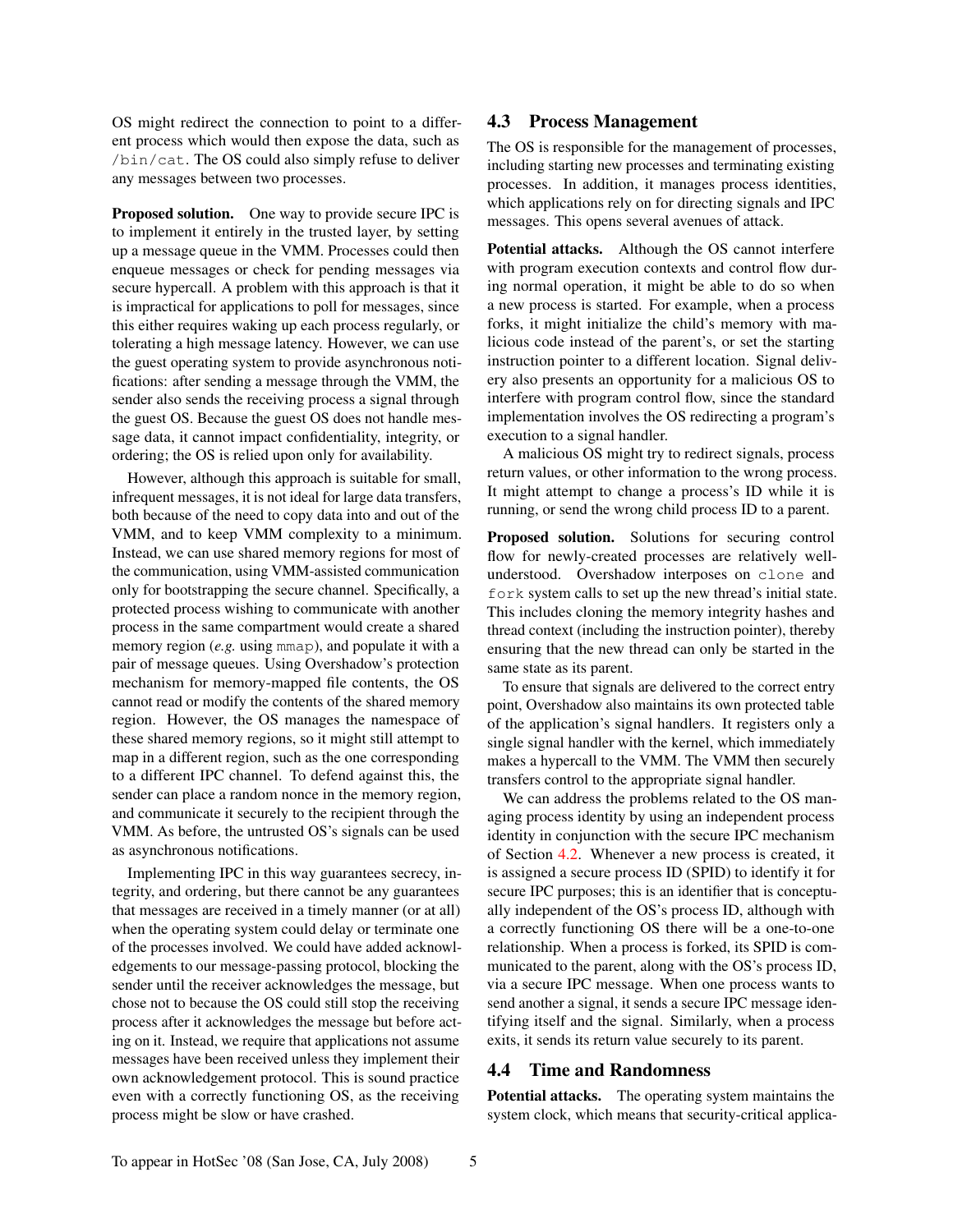tions cannot rely on it. A malicious OS could speed up or slow down the clock, which could allow it to subvert expiration mechanisms in protocols like Kerberos [[9](#page-6-10)] or time-based authentication schemes. It might also cause the clock to move backwards, an unexpected situation that could expose bugs in application code.

In addition, the standard system source of randomness comes from the OS, making it unsuitable for use in cryptographic applications. A malicious OS could use this to control private keys generated by an application, or defeat many cryptographic protocols.

<span id="page-5-1"></span>Proposed solution. We see little solution other than to create a trusted clock and source of secure randomness. In our system, these would be implemented in the VMM, and time-related system calls and access to /dev/random would be transformed into hypercalls.

Although this requires adding additional trusted components to the system, the TCB expansion is not significant because the VMM or microkernel likely already includes time and entropy services for its own use. However, keeping time perfectly synchronized between the guest OS's clock and the VMM's can be challenging even with a correctly functioning OS [\[13\]](#page-6-11).

## 4.5 I/O and Trusted Paths

Potential attacks. An application's input and output paths to the external world go through the operating system, including display output and user input. The OS can observe traffic across these channels, capturing sensitive data as it is displayed on the screen, or input as the user types it in (*e.g.* passwords). It could also send fake user input to a protected application, or display malicious output, such as a fake password entry window.

Network I/O also depends on the operating system, but this poses less of a problem because many applications already treat the network as an untrusted entity. Cryptographic protocols such as SSL are sufficient to solve this problem, and are already in common use.

<span id="page-5-0"></span>Proposed solution. There are many complex issues inherent in designing a secure GUI, such as labeling windows and securing passphrase entry; many of these have been studied extensively in the context of multilevel secure operating systems [[1](#page-6-12), [10](#page-6-13)]. We do not address them here, but focus on the question of how to achieve a trusted path that does not rely on the operating system.

A simple approach that maintains backwardscompatibility with existing applications is to run a dedicated, trusted X server in the application's compartment. Overshadow's memory protection can ensure that only the application and the virtual graphics card can access the server's framebuffer in unencrypted form. This approach requires adding the entire X server and its dependencies to the application's TCB. The situation may not

be as grim as the number of lines of code would suggest, however, because the attack surfaces are limited. The trusted display server's interfaces can be limited to a secure socket to the protected application and the virtual I/O devices, so an attacker cannot easily interact with it.

Nevertheless, we might still wish to avoid trusting the entire display server, and instead use an untrusted display server that manages the display without having access to the contents of windows. It seems possible to achieve this using a window system architecture where applications render their window contents into buffers, and the window server simply composites them. It is not clear, however, how to implement this in a way that maintains compatibility with existing applications.

#### 4.6 Identity Management

The OS is responsible for managing a number of types of identities; we have already discussed the need to secure file system names and process IDs. Several others also exist, including user and group IDs and network endpoints (IP addresses, DNS names, and port numbers).

Potential attacks. These OS-managed identities are frequently used in authentication: applications often use the user ID of a local process or the IP address of a remote host to determine whether to grant access to a client. A malicious OS could cause a connection from an attacker to appear to be coming from a trusted local user or host.

Proposed solution. Applications should not rely on these identities for authentication or other securitycritical purposes. Secure authentication can be implemented cryptographically for either local or remote connections. It may also sometimes be possible to securely authenticate a local connection simply by verifying that both endpoints are in the same secure compartment.

## 4.7 Error Handling

When a system call fails, the operating system returns an error code that, in addition to indicating failure, gives a reason for the failure. A malicious OS might return an incorrect error code, affecting a protected application's control flow. There are several types of violations. It is relatively straightforward to detect values that are clearly invalid according to the system call specification, such as a "bad file descriptor" error on a fork call. However, the OS might return a legitimate error code for an error that did not take place. Certain error codes can be verified because they correspond to functions that are implemented in or can be verified by trusted components. For example, if open returns a "no such file" error, the trusted namespace daemon (Section [4.1.2\)](#page-3-1) can distinguish between cases where the file legitimately never existed and those where the OS is trying to conceal the file. Other error codes cannot easily be verified, such as returning